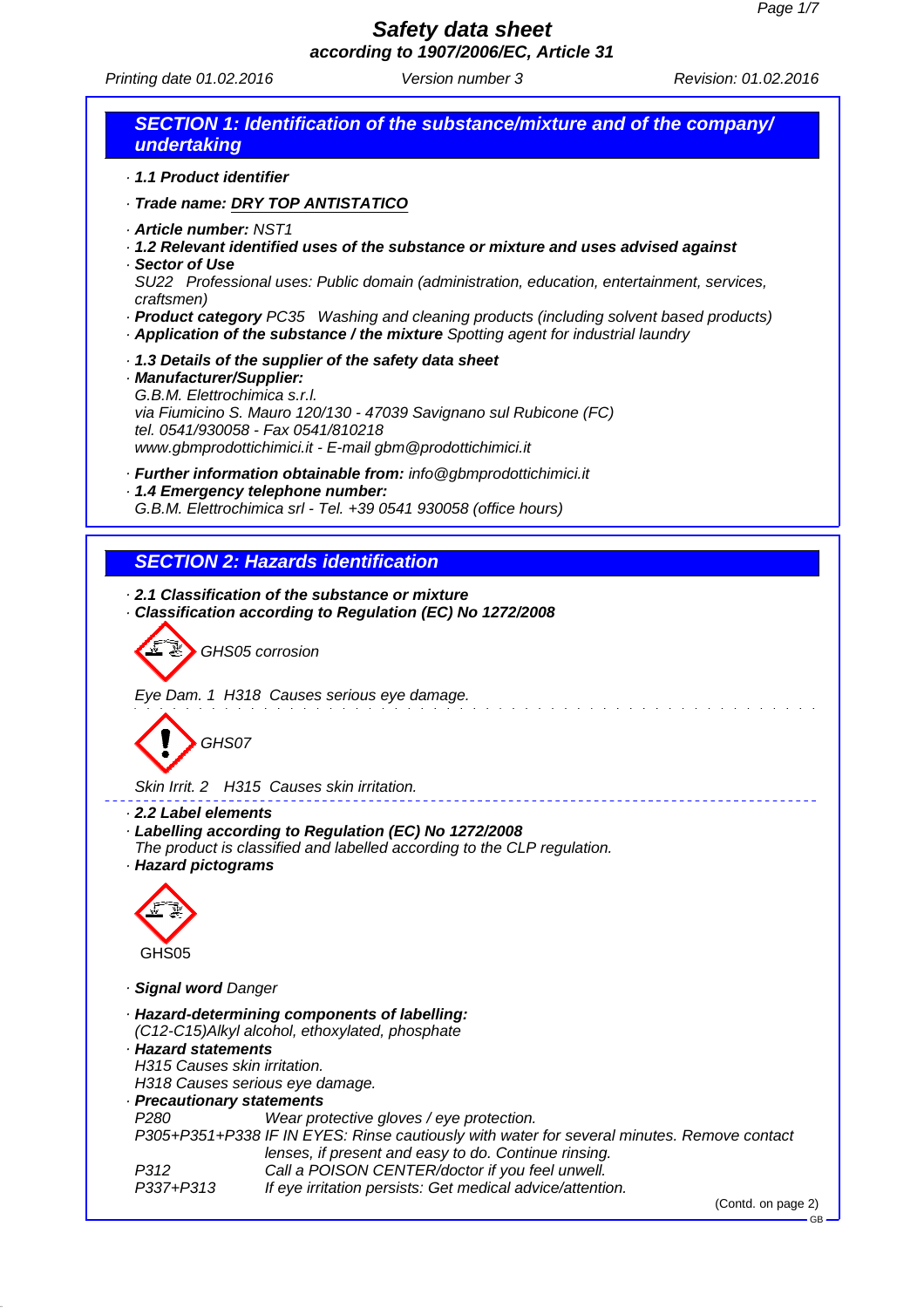# *Safety data sheet*

*according to 1907/2006/EC, Article 31*

Printing date 01.02.2016 **Version number 3** Revision: 01.02.2016

#### *Trade name: DRY TOP ANTISTATICO*

(Contd. of page 1) *P302+P352 IF ON SKIN: Wash with plenty of water. P404 Store in a closed container. P501 Dispose of contents/container in accordance with local/regional/national/ international regulations.*

*· 2.3 Other hazards*

*· Results of PBT and vPvB assessment*

- *· PBT: Not applicable.*
- *· vPvB: Not applicable.*

### *SECTION 3: Composition/information on ingredients*

*· 3.2 Chemical characterisation: Mixtures*

*· Description: Mixture of substances listed below with nonhazardous additions.*

| · Dangerous components:                                                                 |                                                                             |          |
|-----------------------------------------------------------------------------------------|-----------------------------------------------------------------------------|----------|
| CAS: 107-41-5                                                                           | $2$ -methylpentane-2,4-diol                                                 | 50 - 70% |
|                                                                                         | EINECS: 203-489-0 $\sqrt{\ }$ Skin Irrit. 2, H315; Eye Irrit. 2, H319       |          |
|                                                                                         | $\overline{CAS: 68071-35-2}$ (C12-C15)Alkyl alcohol, ethoxylated, phosphate | 50 - 70% |
|                                                                                         | $\Leftrightarrow$ Eye Dam. 1, H318; $\Leftrightarrow$ Skin Irrit. 2, H315   |          |
| Additional information. Far the warding of the listed right phrease refer to contien 16 |                                                                             |          |

*· Additional information: For the wording of the listed risk phrases refer to section 16.*

### *SECTION 4: First aid measures*

*· 4.1 Description of first aid measures*

- *· After inhalation: In case of unconsciousness place patient stably in side position for transportation.*
- *· After skin contact:*

*If skin irritation continues, consult a doctor.*

*Immediately wash with water and soap and rinse thoroughly.*

- *· After eye contact:*
- *Rinse opened eye for several minutes under running water. If symptoms persist, consult a doctor. · After swallowing:*

*Rinse out mouth and then drink plenty of water. In case of complaints seek medical advice*

- *· 4.2 Most important symptoms and effects, both acute and delayed No further relevant information available.*
- *· 4.3 Indication of any immediate medical attention and special treatment needed No further relevant information available.*

### *SECTION 5: Firefighting measures*

- *· 5.1 Extinguishing media*
- *· Suitable extinguishing agents:*

*CO2, powder or water spray. Fight larger fires with water spray or alcohol resistant foam.*

- *· 5.2 Special hazards arising from the substance or mixture*
- *In case of fire, the following can be released: Carbon monoxide (CO) Nitrogen oxides (NOx)*
- *· 5.3 Advice for firefighters*

*· Protective equipment: Use to respiratory protection*

### *SECTION 6: Accidental release measures*

*· 6.1 Personal precautions, protective equipment and emergency procedures Not required.*

*· 6.2 Environmental precautions: No special measures required.*

(Contd. on page 3)

GB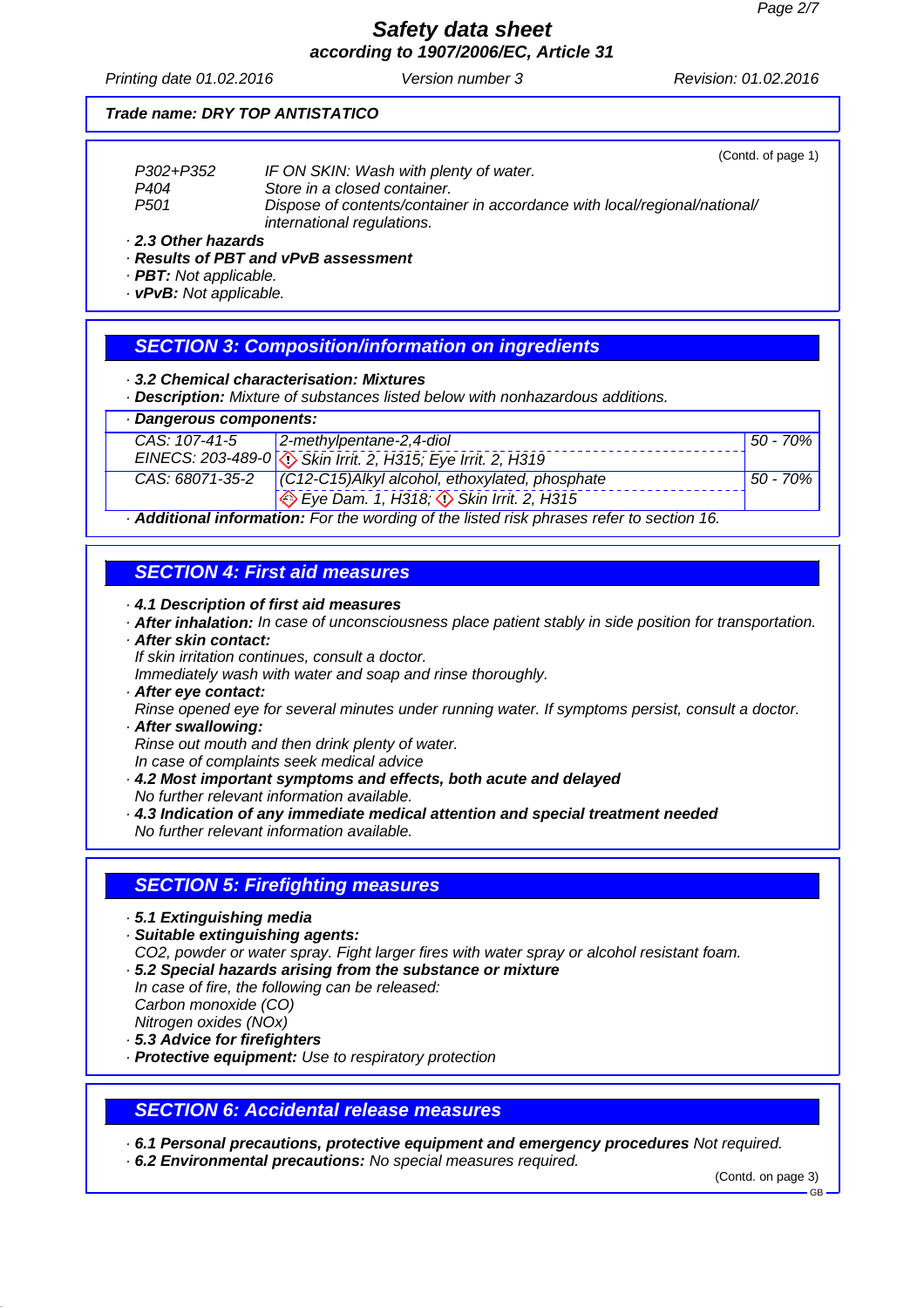Printing date 01.02.2016 **Version number 3** Revision: 01.02.2016

(Contd. of page 2)

GB

#### *Trade name: DRY TOP ANTISTATICO*

- *· 6.3 Methods and material for containment and cleaning up: Absorb liquid components with liquid-binding material.*
- *· 6.4 Reference to other sections See Section 7 for information on safe handling. See Section 8 for information on personal protection equipment. See Section 13 for disposal information.*

# *SECTION 7: Handling and storage*

*· 7.1 Precautions for safe handling*

*You should follow the usual precautions for handling chemical products Prevent formation of aerosols.*

- *· Information about fire and explosion protection: No special measures required.*
- *· 7.2 Conditions for safe storage, including any incompatibilities*
- *· Storage:*
- *· Requirements to be met by storerooms and receptacles: Store only in the original receptacle.*
- *· Information about storage in one common storage facility: Store away from foodstuffs.*
- *Store away from oxidising agents.*
- *· Further information about storage conditions: Keep container tightly sealed.*
- *· 7.3 Specific end use(s) No further relevant information available.*

### *SECTION 8: Exposure controls/personal protection*

*· Additional information about design of technical facilities: No further data; see item 7.*

*· 8.1 Control parameters*

*· Ingredients with limit values that require monitoring at the workplace:*

#### *107-41-5 2-methylpentane-2,4-diol*

*WEL Short-term value: 123 mg/m³, 25 ppm*

*Long-term value: 123 mg/m³, 25 ppm*

- *· Additional information: The lists valid during the making were used as basis.*
- *· 8.2 Exposure controls*
- *· Personal protective equipment:*
- *· General protective and hygienic measures: Keep away from foodstuffs, beverages and feed. Wash hands before breaks and at the end of work. Avoid contact with the eyes and skin.*
- *· Respiratory protection:*

*In case of brief exposure or low pollution use respiratory filter device. In case of intensive or longer exposure use self-contained respiratory protective device.*

*· Protection of hands:*



*Protective gloves*

*The glove material has to be impermeable and resistant to the product/ the substance/ the preparation.*

*Due to missing tests no recommendation to the glove material can be given for the product/ the preparation/ the chemical mixture.*

*Selection of the glove material on consideration of the penetration times, rates of diffusion and the degradation*

*· Material of gloves*

*The selection of the suitable gloves does not only depend on the material, but also on further marks of quality and varies from manufacturer to manufacturer. As the product is a preparation of several substances, the resistance of the glove material can not be calculated in advance and has therefore* (Contd. on page 4)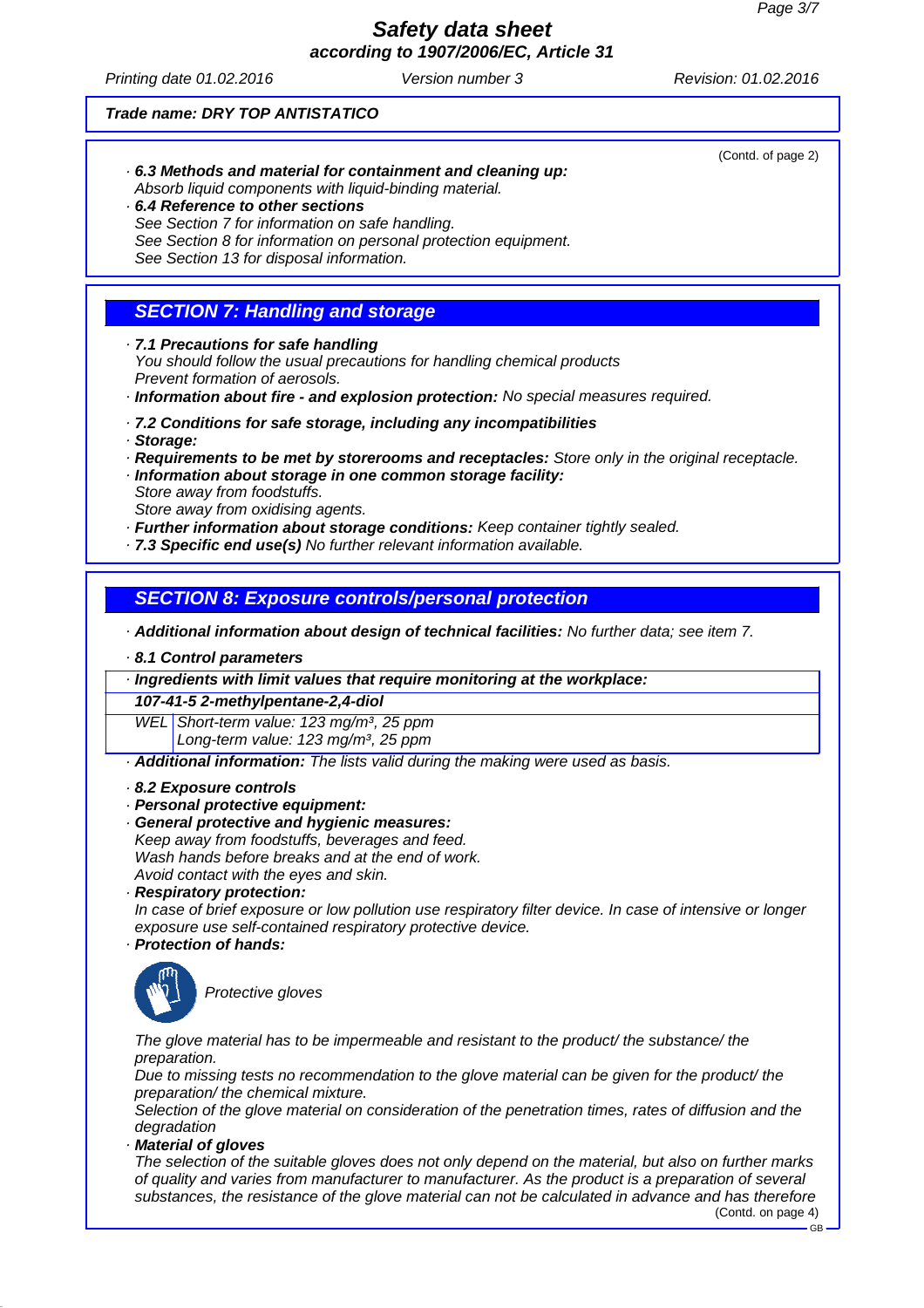Printing date 01.02.2016 **Version number 3** Revision: 01.02.2016

(Contd. of page 3)

#### *Trade name: DRY TOP ANTISTATICO*

*to be checked prior to the application.*

*· Penetration time of glove material*

*The exact break trough time has to be found out by the manufacturer of the protective gloves and has to be observed.*

*· Eye protection:*



*Tightly sealed goggles*

# *SECTION 9: Physical and chemical properties · 9.1 Information on basic physical and chemical properties · General Information · Appearance: Form: Liquid Colour: Yellowish · Odour: Characteristic · Odour threshold: Not determined. · pH-value at 20 °C: 7 · Change in condition Melting point/Melting range: Undetermined. Boiling point/Boiling range: Undetermined. · Flash point: non flammable · Flammability (solid, gaseous): Not applicable. · Ignition temperature: Decomposition temperature: Not determined. · Self-igniting: Product is not selfigniting. · Danger of explosion: Product does not present an explosion hazard. · Explosion limits: Lower: Not determined. Upper: Not determined. · Vapour pressure at 20 °C: 0,1 hPa · Density at 20 °C: 1.04 g/cm³ · Relative density Not determined. · Vapour density Not determined. · Evaporation rate Not determined. · Solubility in / Miscibility with water: Soluble. · Partition coefficient (n-octanol/water): Not determined. · Viscosity:* **Dynamic:** Not determined. *Kinematic: Not determined. · 9.2 Other information No further relevant information available.*

### *SECTION 10: Stability and reactivity*

*· 10.1 Reactivity No further relevant information available.*

(Contd. on page 5)

GB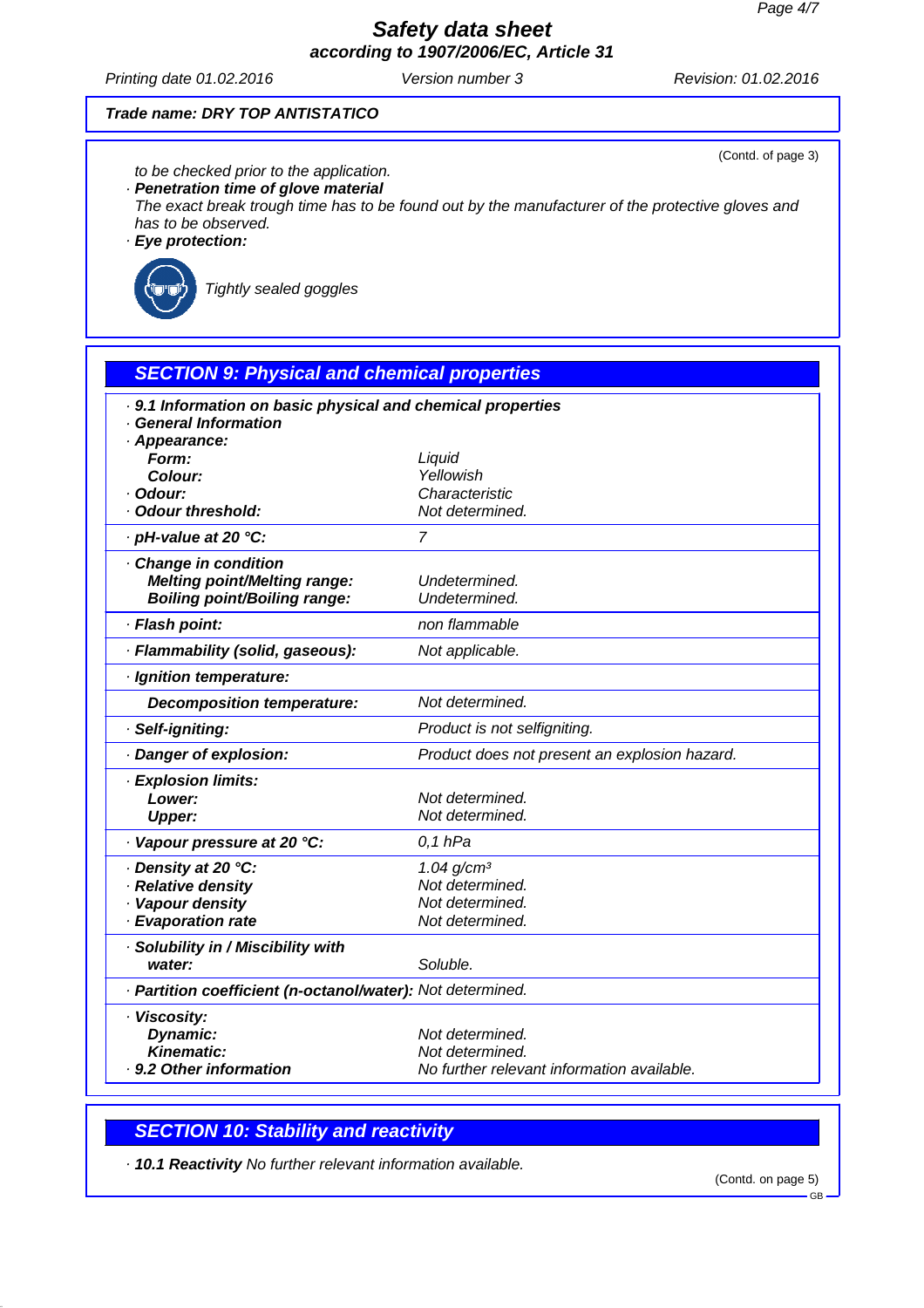Printing date 01.02.2016 **Version number 3** Revision: 01.02.2016

(Contd. of page 4)

#### *Trade name: DRY TOP ANTISTATICO*

- *· 10.2 Chemical stability*
- *· Thermal decomposition / conditions to be avoided: No decomposition if used according to specifications.*
- *· 10.3 Possibility of hazardous reactions No dangerous reactions known.*
- *· 10.4 Conditions to avoid*

*The product is normally supplied in a stabilized form. Avoid excessive heat for long periods of time, the product can polymerize. Avoid heat, flames and other sources of ignition*

- *· 10.5 Incompatible materials: Avoid contact with acids and oxidants.*
- *· 10.6 Hazardous decomposition products: No dangerous decomposition products known.*

### *SECTION 11: Toxicological information*

- *· 11.1 Information on toxicological effects*
- *· Acute toxicity Based on available data, the classification criteria are not met.*
- *· LD/LC50 values relevant for classification:*

#### *107-41-5 2-methylpentane-2,4-diol*

*Oral LD50 3700 mg/kg (rat)*

*Dermal LD50 8560 mg/kg (rabbit)*

- *· Primary irritant effect:*
- *· Skin corrosion/irritation*
- *Causes skin irritation.*
- *· Serious eye damage/irritation*
- *Causes serious eye damage.*
- *· Respiratory or skin sensitisation Based on available data, the classification criteria are not met.*
- *· CMR effects (carcinogenity, mutagenicity and toxicity for reproduction)*
- *· Germ cell mutagenicity Based on available data, the classification criteria are not met.*
- *· Carcinogenicity Based on available data, the classification criteria are not met.*
- *· Reproductive toxicity Based on available data, the classification criteria are not met.*
- *· STOT-single exposure Based on available data, the classification criteria are not met.*
- *· STOT-repeated exposure Based on available data, the classification criteria are not met.*
- *· Aspiration hazard Based on available data, the classification criteria are not met.*

## *SECTION 12: Ecological information*

- *· 12.1 Toxicity*
- *· Aquatic toxicity: No further relevant information available.*
- *· 12.2 Persistence and degradability Easily biodegradable*
- *· 12.3 Bioaccumulative potential Non significant accumulation in organisms*
- *· 12.4 Mobility in soil No further relevant information available.*
- *· Additional ecological information:*
- *· General notes: Not known to be hazardous to water.*
- *· 12.5 Results of PBT and vPvB assessment*
- *· PBT: Not applicable.*
- *· vPvB: Not applicable.*
- *· 12.6 Other adverse effects No further relevant information available.*

### *SECTION 13: Disposal considerations*

- *· 13.1 Waste treatment methods*
- *· Recommendation*

*Must not be disposed together with household garbage. Do not allow product to reach sewage system.*

(Contd. on page 6)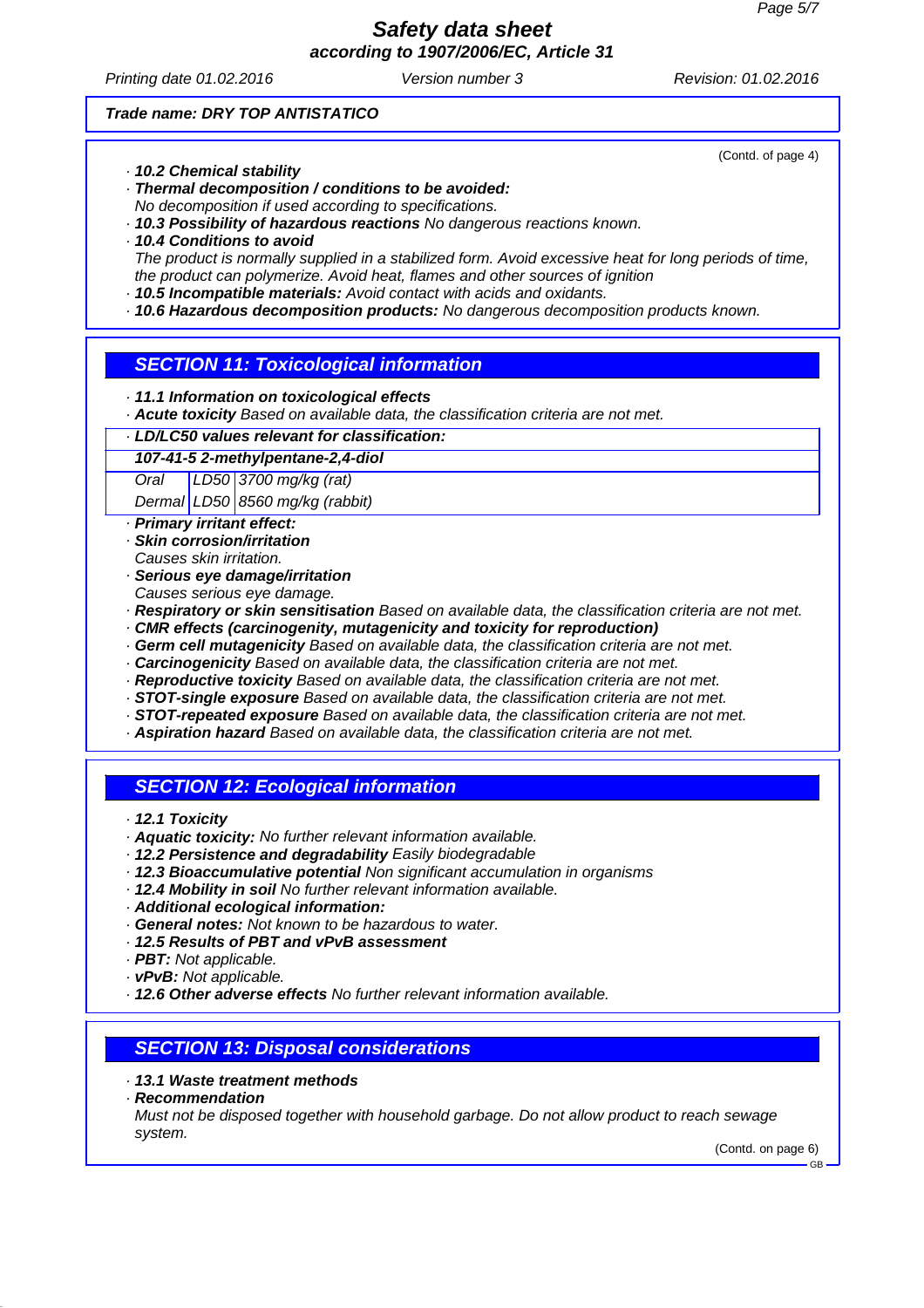# *Safety data sheet*

*according to 1907/2006/EC, Article 31*

Printing date 01.02.2016 **Version number 3** Revision: 01.02.2016

(Contd. of page 5)

#### *Trade name: DRY TOP ANTISTATICO*

- *· Uncleaned packaging:*
- *· Recommendation: Disposal must be made according to official regulations.*
- *· Recommended cleansing agents: Water.*

# *SECTION 14: Transport information · 14.1 UN-Number · ADR, ADN, IMDG, IATA Void · 14.2 UN proper shipping name · ADR, ADN, IMDG, IATA Void · 14.3 Transport hazard class(es) · ADR, ADN, IMDG, IATA · Class Void · 14.4 Packing group · ADR, IMDG, IATA Void · 14.5 Environmental hazards: · Marine pollutant: No · 14.6 Special precautions for user Not applicable. · 14.7 Transport in bulk according to Annex II of Marpol and the IBC Code Not applicable. · UN "Model Regulation": Void*

## *SECTION 15: Regulatory information*

*· 15.1 Safety, health and environmental regulations/legislation specific for the substance or mixture*

*This product is to be considered as a preparation according to EU-legislation. This surfactant complies with the biodegradability criteria as laid down in Regulation (EC) No.648/2004 on detergents. Data to support this assertion are held at the disposal of the competent authorities of the Member States and will be made available to them at their direct request or at the request of a detergent manufacturer.*

- *· Directive 2012/18/EU*
- *· Named dangerous substances ANNEX I None of the ingredients is listed.*
- *· 15.2 Chemical safety assessment: A Chemical Safety Assessment has not been carried out.*

## *SECTION 16: Other information*

*This information is based on our present knowledge. However, this shall not constitute a guarantee for any specific product features and shall not establish a legally valid contractual relationship. The information provided in this Safety Data Sheet is correct to the best of our knowledge, information and belief at the date of its publication. The information given is designed only as a guidance for safe handling, use, processing, storage, transportation, disposal and release and is not to be considered a warranty or quality specification. The information relates only to the specific material designated and may not be valid for such material used in combination with any other materials or in any process, unless specified in the text.*

### *· Relevant phrases*

- *H315 Causes skin irritation. H318 Causes serious eye damage. H319 Causes serious eye irritation.*
- *· Contact: ---*

(Contd. on page 7)

GB